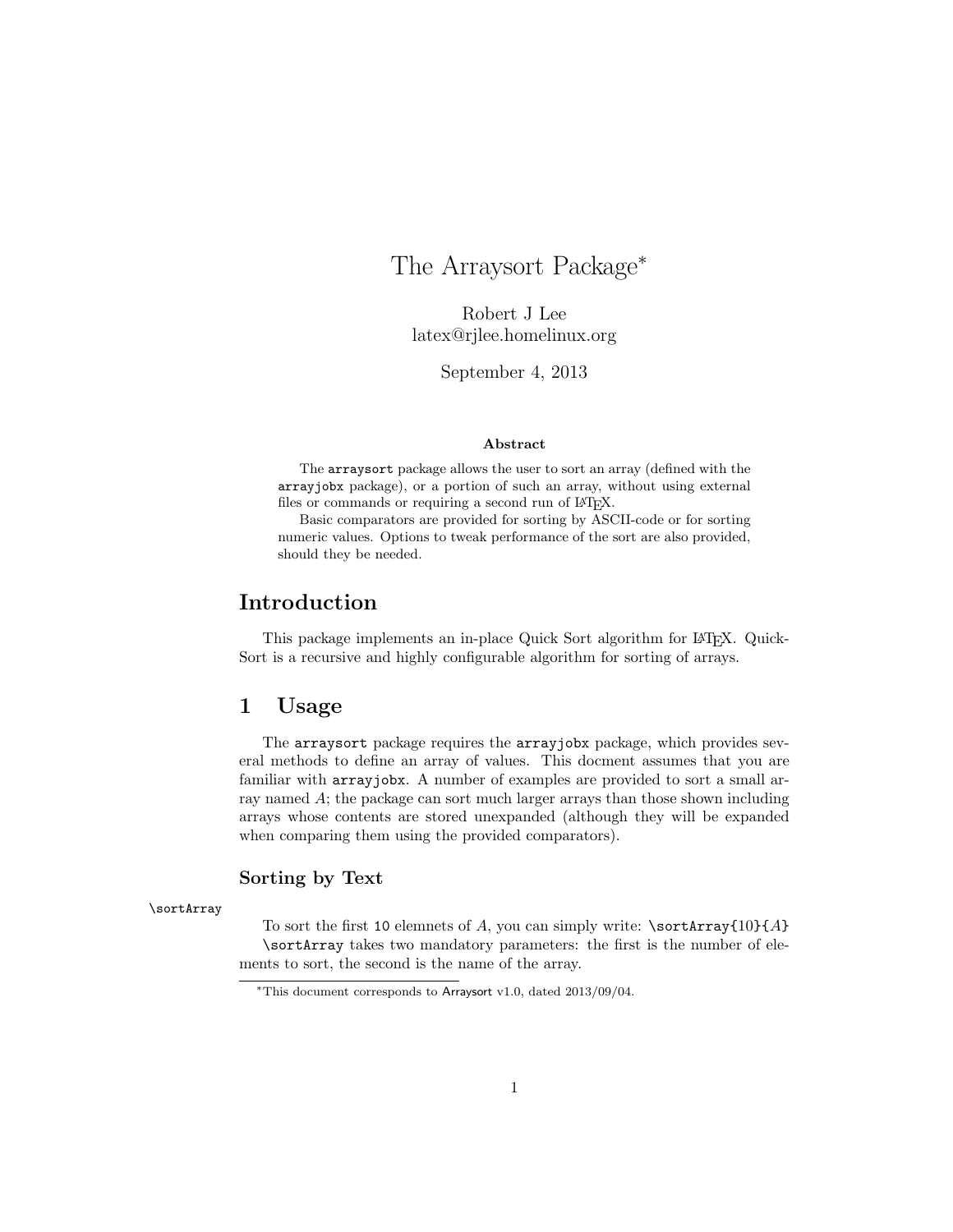| $Example: \ \sqrt{\text{sortArray with words}}$ |                                                                                      |
|-------------------------------------------------|--------------------------------------------------------------------------------------|
|                                                 | $_1 \newcommand{\fm}{\text{argf}}$                                                   |
|                                                 | $_2 \readarray{A}{The\&\Quick\&\Brown\&\%$                                           |
| Brown Dog Fox Jumps Lazy Over                   | 3 Fox&Jumps&Over&the&Lazy&Dog}                                                       |
| Quick The the                                   | $_4 \setminus \text{sortArray}\{9\} \{A\}$                                           |
|                                                 | $_5 \backslash A(1) \backslash A(2) \backslash A(3) \backslash A(4) \backslash A(5)$ |
|                                                 | $_6 \backslash A(6) \backslash A(7) \backslash A(8) \backslash A(9)$                 |
|                                                 |                                                                                      |

Note that the default is to sort by character code order, so the lower-case "the" is sorted after the words starting with upper-case letters. This is a limitation of the default sorting method, but other ways of sorting are possible.

### Sorting Numbers

The default sorting method can have surprising results when sorting arrays of numbers:

| <i>Example:</i> $\sqrt{\arctan y}$ <i>with numbers</i><br> 128467885 | $_1 \neq \{A\}$<br>$_2 \readarray{A}{78\&4\&85\&1\&28\&6}$<br>$\text{sortArray}\{6\}\{A\}$<br>$_4 \backslash A(1) \backslash A(2) \backslash A(3) \backslash A(4) \backslash A(5) \backslash A(6)$ |
|----------------------------------------------------------------------|----------------------------------------------------------------------------------------------------------------------------------------------------------------------------------------------------|
|                                                                      |                                                                                                                                                                                                    |

Here, the numbers are still sorted in dictionary order, which was probably not the intent, as the number 28 would usually be sorted after the number 6, even though the first digit of 28 is smaller than the first digit of 6.

To solve this problem, an alternative comparator can be used:

| $Example: \simeq$ sortArray with arraysortcomparenum |                                                                                                                                                                                                                                   |
|------------------------------------------------------|-----------------------------------------------------------------------------------------------------------------------------------------------------------------------------------------------------------------------------------|
| 146287885                                            | $_1 \neq \{A\}$<br>$_2 \readarray{A}{78\&4\&85\&1\&28\&6}$<br>$\text{array}$ \sortArray arraysortcomparenum $\{6\}$ { A }<br>$_4 \backslash A(1) \backslash A(2) \backslash A(3) \backslash A(4) \backslash A(5) \backslash A(6)$ |

The arraysortcomparenum comparator is passed as the first optional argument; this option sorts by numerical order in the intuitive way — but it will error if a value in the array is not a number.

This option requires additional package options; see section below.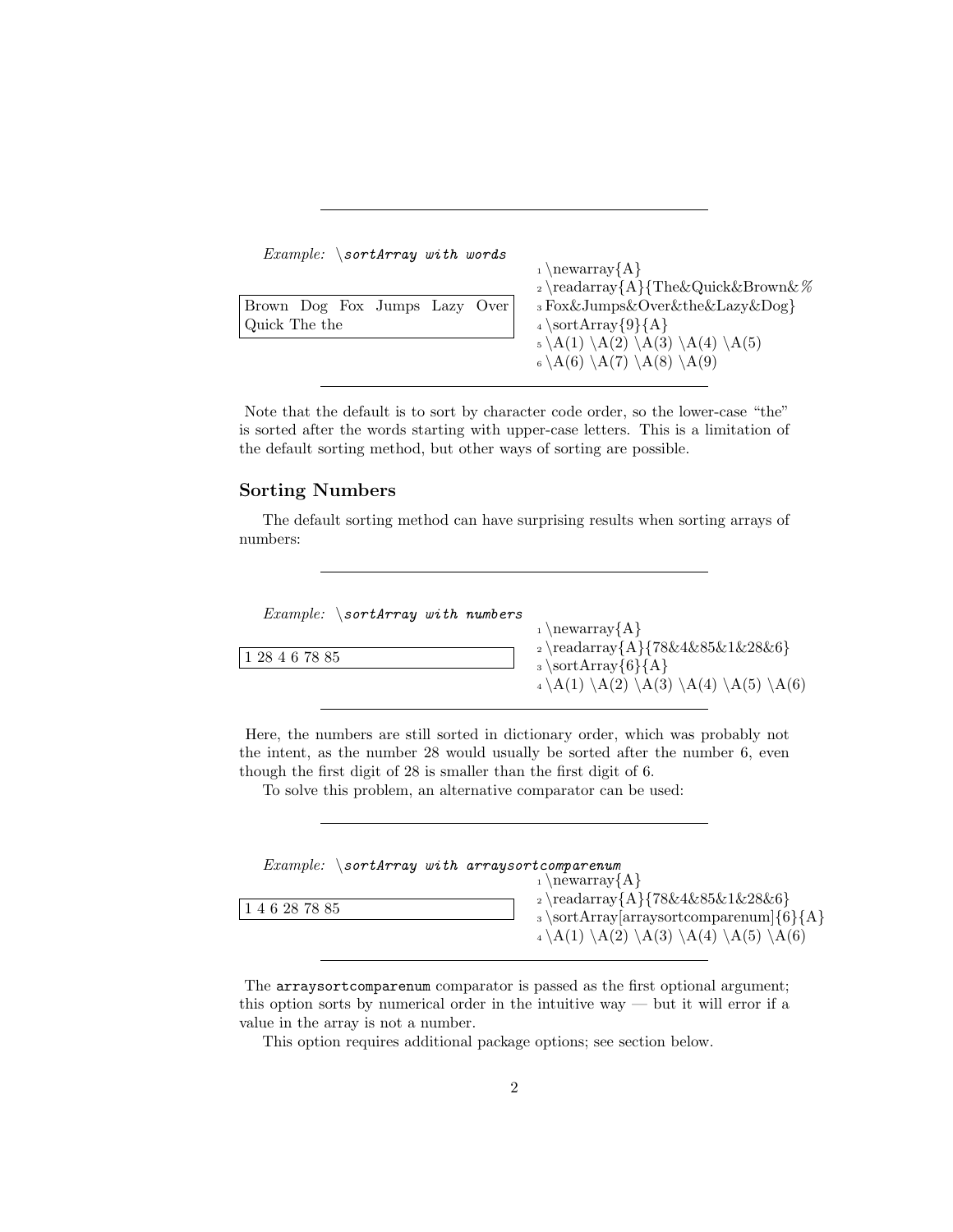### Sorting part of an array

A second optional argument is accepted for the start of the range to be sorted. So you can easily sort only a segment of an array:

| <i>Example:</i> $\sqrt{\arctan y}$ with range |                                                                                                                                                                                                                                                    |
|-----------------------------------------------|----------------------------------------------------------------------------------------------------------------------------------------------------------------------------------------------------------------------------------------------------|
|                                               | $_1 \neq \{A\}$<br>$_2 \readarray{A}{P&Y&F&G&\%$<br>3 A&O&E&U&I&D&H&T&N&S&%<br>4 Q&J&K&X&B&M&W&V&Z}                                                                                                                                                |
| PYFGAOEBDHIJKMNQSTUWXVZ                       | $5 \setminus sortArray[arraysortcomparestr][8]{21}{A}$<br>$_6 \A(1) \A(2) \A(3) \A(4) \A(5) \A(6) \A(7)$ %<br>$\tau \text{K}(A(8) \A(9) \A(10) \A(11) \A(12)$ %<br>s \A(13)\A(14)\A(15)\A(16)}\A(17)\A(18)%<br>$_9 \A(19)\A(20)\A(21)\A(22)\A(23)$ |

The start of the range must be the second optional parameter, so you need to specify the comparator as well. The default comparator is arraysortcomparestr as shown here.

The example shows sorting the italicised region of 8–21 letters, originally arranged in the relatively jumbled order of the Dvorak keyboard.

#### Sorting by Custom Order

While it is useful to sort an array into numbers or alphabetically, it is possible to sort an array into any order. To do this, you need to write a *comparator*; this is a macro that is passed 2 values from the array and evaluates which should appear first.

A custom comparotor macro can be passed by appending its name as the optional argument is passed at the end of the \sortarray macro call.

Your comparator macro must set the value of two toggles:

arraysortresult Set arraysortresult to true if the first parameter is less than the second (ie if the parameters are presented in sorted order).

arraysortresequal arraysortresequal should be set by a comparator if both values are equal. It is not necessary to set arraysortresult if arraysortresequal is set to true.

> Both toggles can be set using the macros \toggletrue{togglename} and \togglefalse{togglename} defined in the etoolbox package, where togglename is the name of the toggle to be set or cleared.

> The name of the comparator is passed to the sort algorithm as the first optional parameter; the leading \ should be omitted.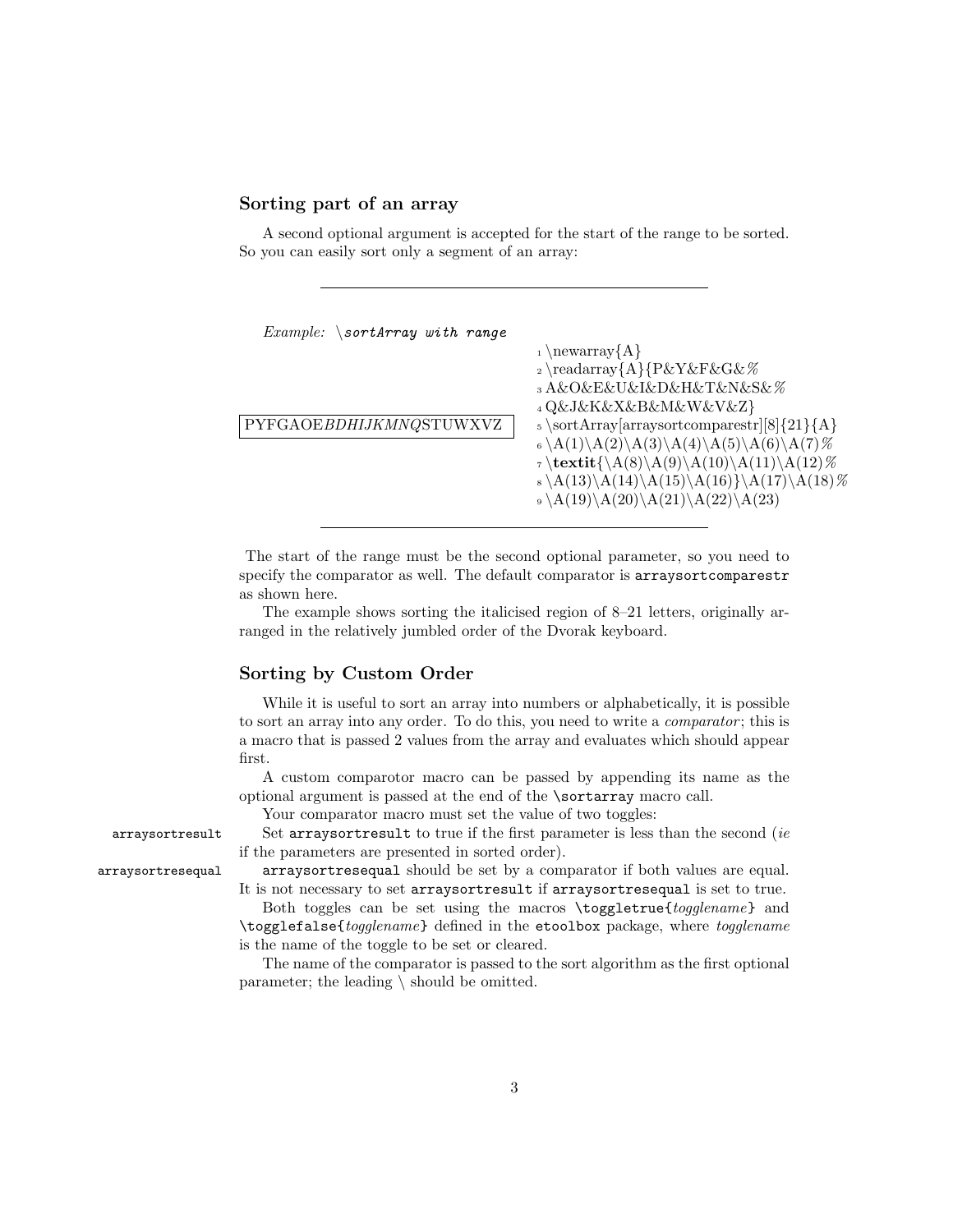

This example uses the following definition of  $\IsPositive$  from the cite package<sup>1</sup>

```
\def\IsPositive#1{%
  TT\fi
  \ifcat_\ifnum0<0#1 _\else A\fi
}
```
This custom sort places positive integers first, in numerical order, then everything else in default order.

The \cmpnumbersfirst macro tests each parameter to see if is a positive number. If both parameters are positive integers, then it delegates to the arraysortcomparenum macro so that integers are sorted in sequence. If both parameters are not positive integers then the default sort is used. Otherwise, arraysortresult is set to true if #1 is a positive integer and #2 is not, or false if it is the other way around; this guarantees that positive numbers are sorted first.

See http://www.tex.ac.uk/cgi-bin/texfaq2html?label=isitanum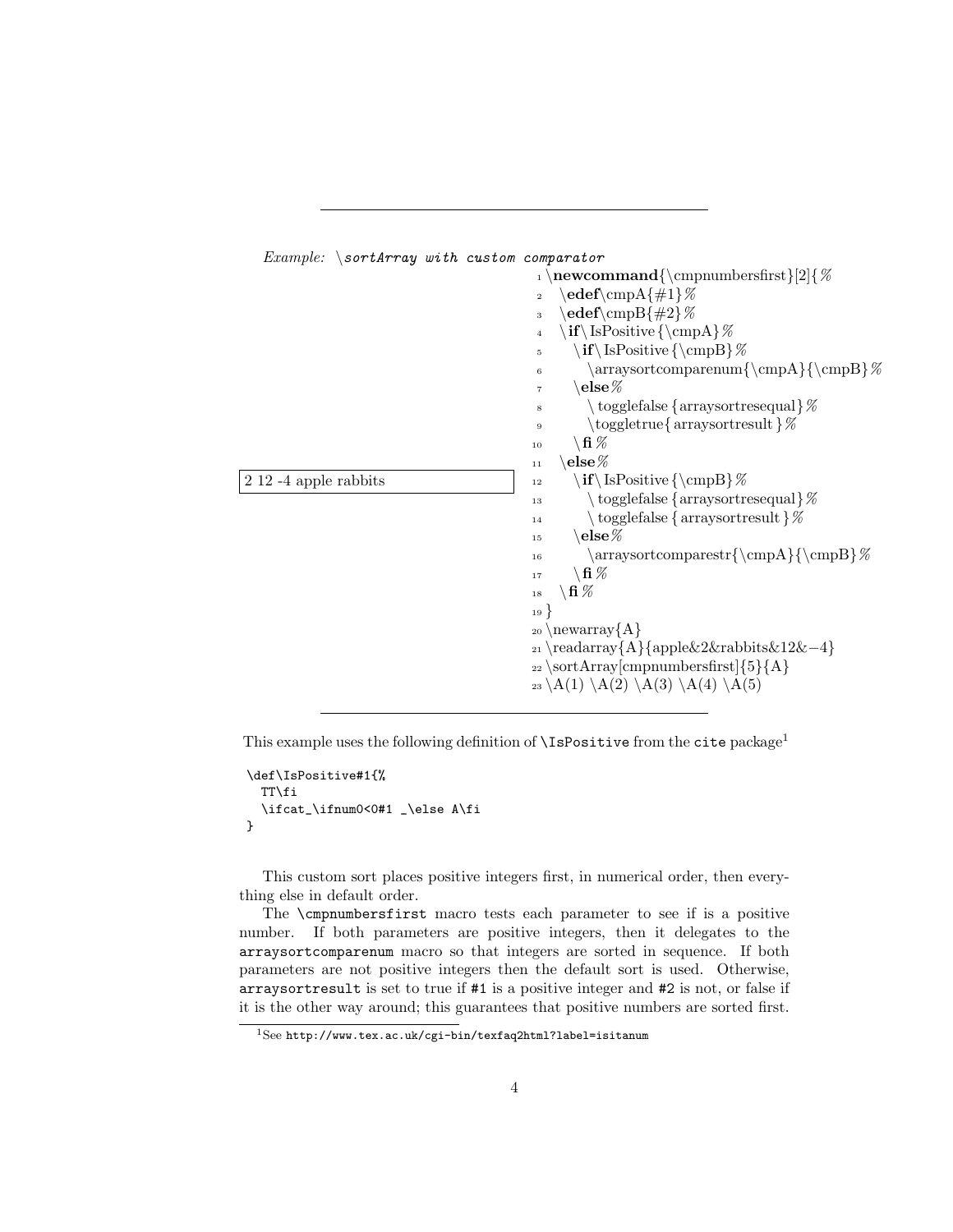tip: Most comparators will fully expand their arguments only once per comparison, to ensure that the sorting order remains appropriate. That is the reason for the \edef in the above example, which expands and copies the parameter into a temporary macro. This is useless when passing individual string arguments, as in this example, but prevents unstable behaviour when arguments could change when reevaluated, such as when a macro contains the current time or a pseudorandom value.

### Changing the Partitioning Scheme

The partitioning scheme does not affect the final sorting order (unless you write your own that does not use the comparator argument) but may affect how long it takes LAT<sub>EX</sub> to sort your array. In general it is recommended to use the default scheme, unless you are sorting a very large array and find the performance is unacceptable.

To change the partitioning scheme, an optional argument can be added to the end of the \sortArray macro, thus:



Here, the writer of the package knows that  $A$  is not randomised before it is sorted, so uses the sortArrayPartitionRand to partition the array at random. This avoids the worst-case performance of the sorting algorithm.

The performance of each partitioning method is discussed in detail where it is defined; you should also read the section on the in-place quick-sort algorithm to understand the purpose of each algorithm.

The partition name is just the name of a macro, so you can easily write your own. It must take four parameters:

- 1. The name of a comparator macro, described above
- 2. The start index (inclusive) of the array segment to be partitioned
- 3. The end index (inclusive) of the array segment to be partitioned
- 4. The name of the array to be partitioned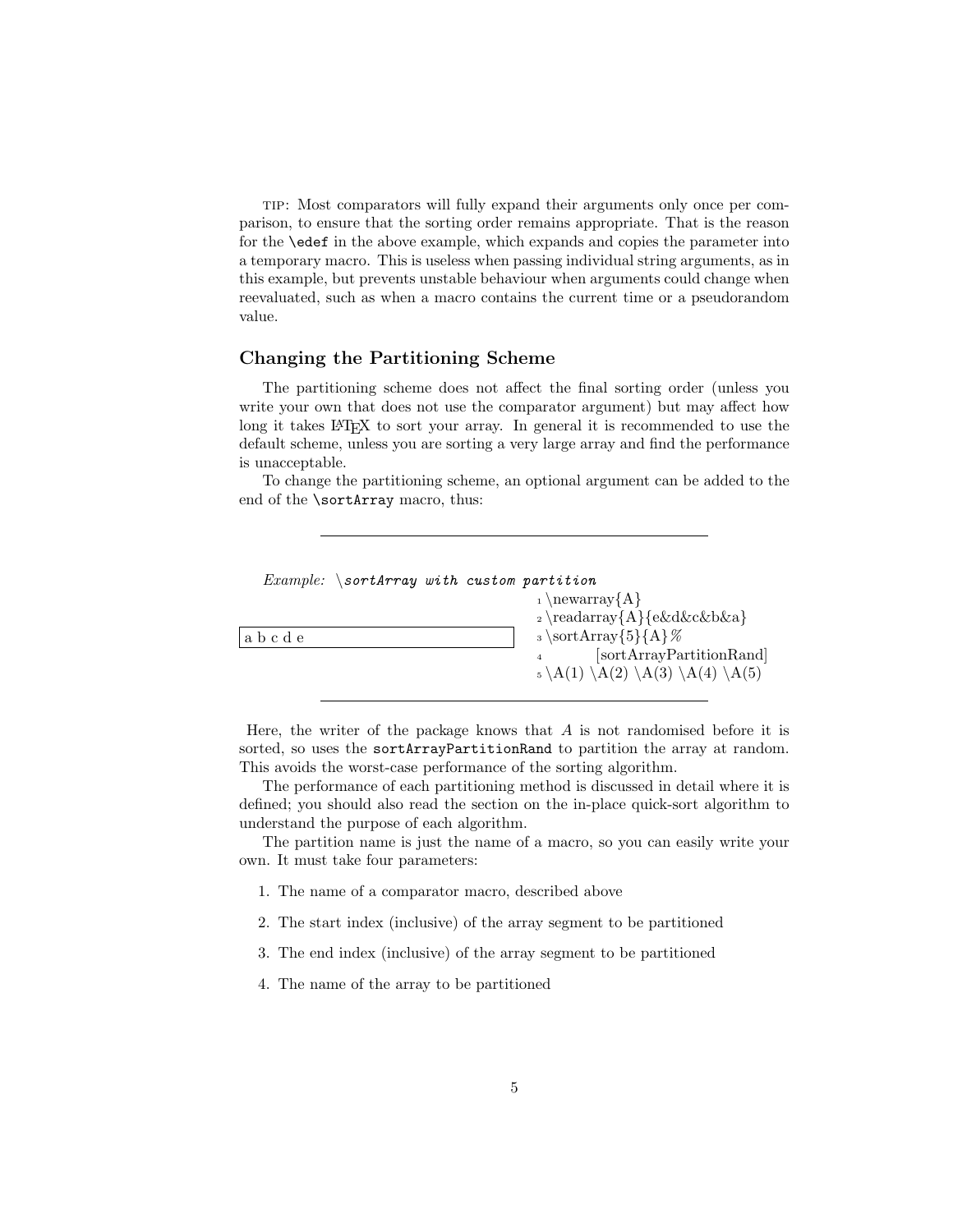The macro should generate no output as it may be called multiple times with different array segments to partition. It should set arraysort@partpos to the current value of the partition element.

Values that are equal to the partition value may be sorted into either segment. A sorting algorithm that retains the relative order of equal values is known as a stable sorting algorithm; if this is required, then the partitioning algorithm must retain the relative position of each element in each sub-array, not just those which are equal to the pivot. The supplied partitioning algorithms make no claim to be a stable sort, and stable sort semantics of the partitioning algorithm should not be relied on for future versions.

In general, it is sufficient to identify the partition element within the array and swap it with the first element, then use \sortArrayPartitionFirst

NOTE: It is important to ensure that all elements are expanded only once during the partition, as it is theoretically possible for a macro to expand to different values each time it is expanded.

### All Package Options

Package options are passed on the \usepackage line near the top of your document. A comma-separated list may be supplied, like this:

\usepackage[comparestr,comparenum,randompart]{arraysort}

comparestr The comparestr option requires the pdftexcmds package to be installed and to run pdflatex. It is currently the default sort option, so you must either supply the comparestr option or specify a comparator explicitly.

comparenum The comparenum option defines the arraysortcomparenum comparator, which allows you to sort arrays comparing numbers by numeric value instead of by name.

randompart The randompart macro requires the lcg package to be installed. It defines the sortArrayPartitionRand option to partition arrays using a pseudorandom sequence. This option repeatedly calls  $\ref{eq:rel}$ , which resets the value of the pseudorandom sequence as well as the maximum and minimum values generated, so you should take care if using the lcg package outwith this package. At minimum, you should call \reinitrand yourself after every sort, and possibly within macros if  $\rm\lambda$  is used. Be aware that this will output whitespace unless care is taken to consume it before it is output. lcg will output warnings about reusing an existing counter; these can be safely ignored as sortArrayPartitionRand intentionally reuses the counter to prevent exhaustion of counters with large sorts.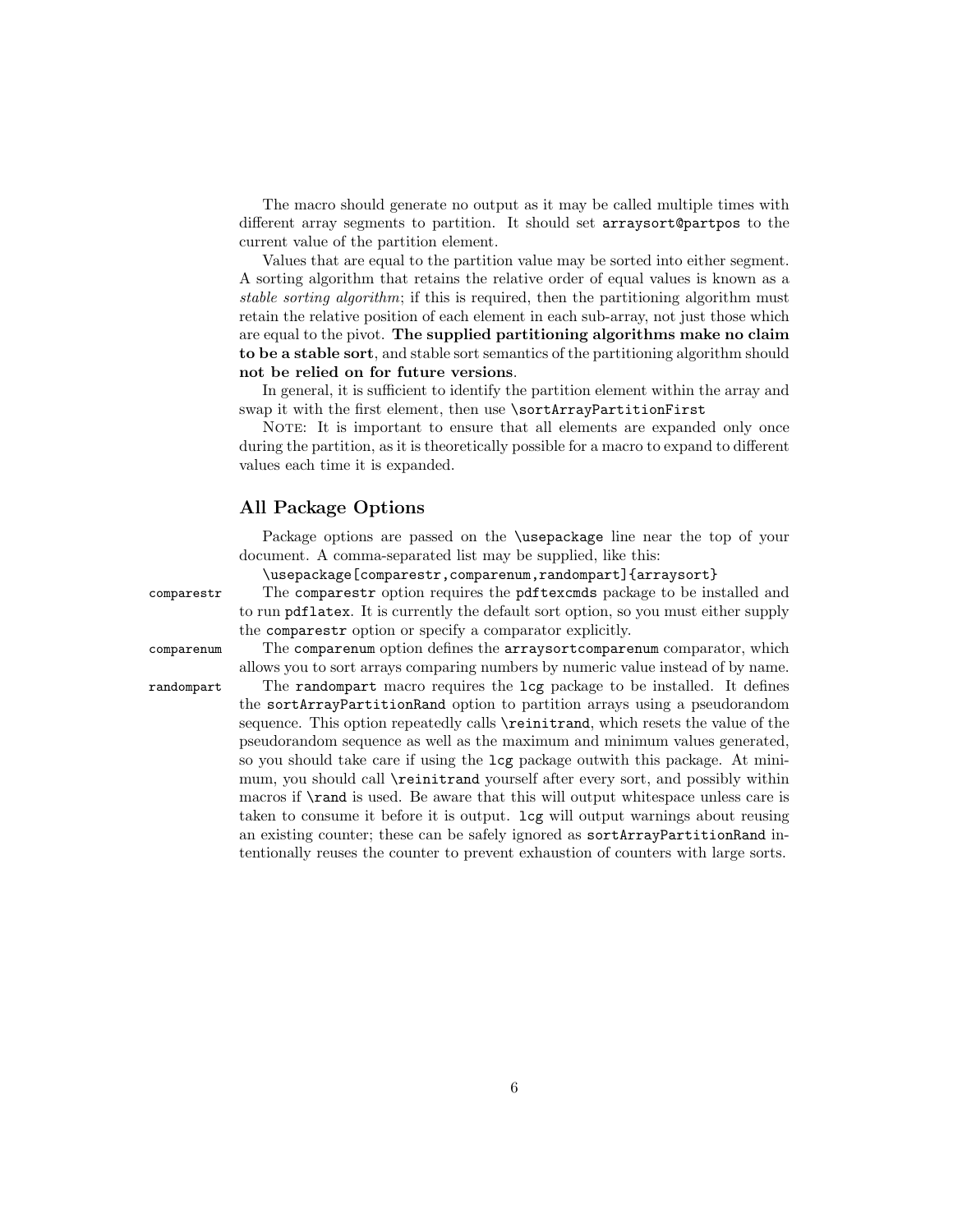### 2 Method: The In-Place Quick-Sort Algorithm

Quick-sort is a practical example of a recursive algorithm.

#### Definition of terms:

Partition A single element from the array.

Segment A contiguous group of elements from the array.

The general approach is to divide the array into two smaller arrays, then sort each smaller array in turn.

The inital array segment is the entire array. The basic steps are:

- 1. Determine  $A_P$ , the index of the partition element within the current array segment. In practice, this must be done in constant time  $[O(1)]$  or the sort becomes slow.
- 2. Partition the array into two array segments, separated by a partition, in linear time  $[O(N)]$ .
- 3. Quick-sort the first array segment
- 4. Quick-sort the second array segment

The first step is choosing the partition element,  $A_P$ . This may be any element from the array segment, although the fastest results are achieved by selecting the median value. Many algorithms exist to perform this "best guess".

The next step is partitioning. Other than the partition element, every element in the array is iterated over in turn. Any value less than the partition value  $P$  is moved to the left of the partition (lower index than  $A_P$ ), and any value greater than the partition is moved to its right (higher index than  $A_P$ ).

So, if there are  $N$  elements in an array  $A$ , the original array is given by:

 $A_0 \ldots A_n$ 

After the partitioning stage, the partitioned array is given by:

$$
A_0 \ldots A_{(P-1)}, A_P, A_{(P+1)} \ldots A_N
$$

where  $A_P$  is the partition and P is the index of the partition.

 $A_0 \ldots A_{(P-1)}$  defines the first array segment to be sorted and  $A_{(P+1)} \ldots A_N$ defines the second.

Each array segment is considered to be sorted if it contains one element or less; otherwise, each are presented to the entire quick-sort algorithm to be sorted.

Each iteration through the algorithm divides the array into smaller segments, each of which is always sorted relative to the other segments. Once the segment size is as small as one element, the entire array is sorted.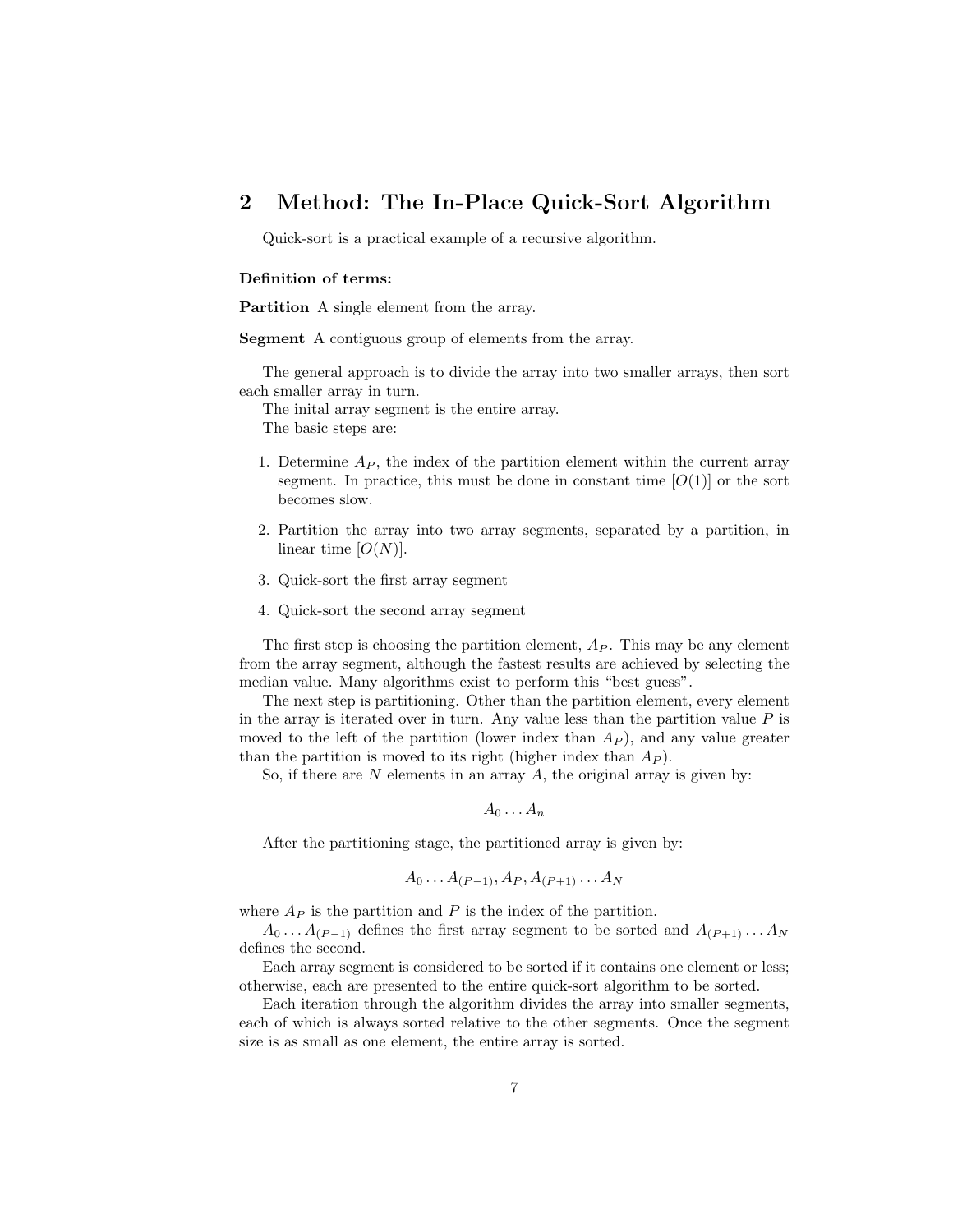### 3 Possible Future Improvements

- It should be possible to sort macro contents by their unexpanded values
- It may also be possible to sort macro contents in a case-insensitive manner (depending on language). Note that sorting mixed-language, mixed-alphabet content in a standard-complient manner is not always possible.
- Further speed improvemnts are possible; in particular, it is often faster to defer to a lower-overhead  $O(n^2)$  sorting algorithm when the number of array segment elements is smaller than some threshold value (quick-sort is inefficient at sorting small arrays, but often produces many of them to be sorted).
- More sorting and partitining options. I am undecided about passing options versus simply defining multiple macros; certainly the chance of a name collision is very small with the naming convention used so far.
- Support partition values not in the array:

Some implementations of quicksort allow for a partition value P that does not correspond to a value in the array, divding the array into:

$$
s \quad A_0 \ldots A_i, A_{(i+1)} \ldots A_N
$$

where  $i$  is arbitrary. This is usually less efficient, as there is an additional value to be sorted with each iteration and hence a greater number of iterations in the best case.

In some cases, it is not possible to know the best partition value within an array segment, or a single partition may not be applicable (such as an array containing only two distinct values); however, there may be some knowledge of the array's distribution. In the best case, a pre-calculated median of the array's contents might already be available prior to sorting, which would be the ideal partition value for the first iteration but would be unlikely to be a value in the array, let alone a value of known position.

This would likely require significant changes to the algorithm.

### 4 Large-Scale Sorting

 $Example: \simeq$  SortArray on a large scale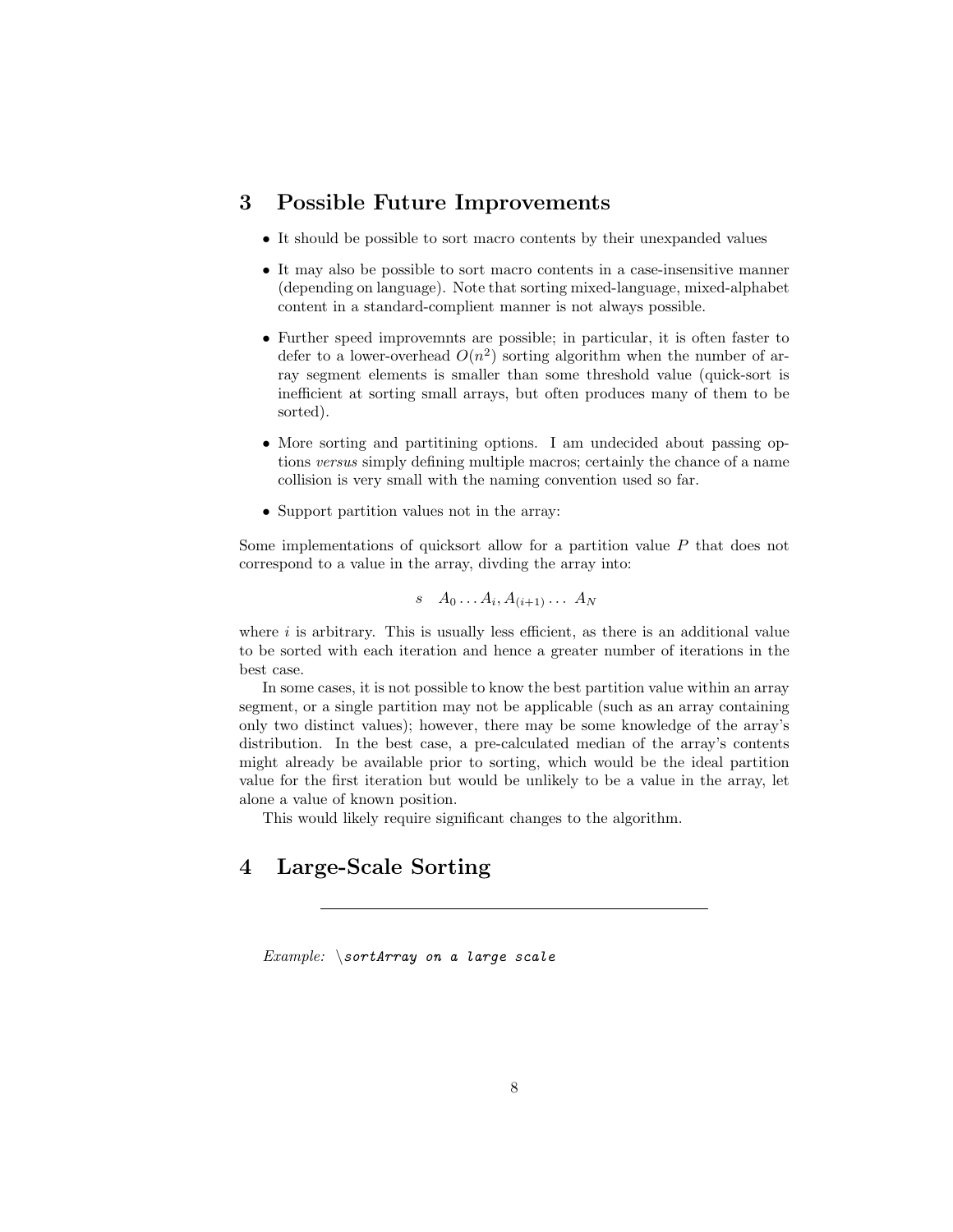| Before sort: |                   |         |            |                                               |
|--------------|-------------------|---------|------------|-----------------------------------------------|
| 1663422405   | 1198227383        |         | 1653451356 |                                               |
| 1118531306   | 83797298          |         | 1779381895 |                                               |
| 214224337    | 1285822781        |         | 695523700  |                                               |
| 913318473    | 2077933796        |         | 1454225052 | $_1 \neq \{A\}$                               |
| 649045651    | 1440796438        |         | 440113088  | $_2 \exp and array element true$              |
| 1046972942   | 2140699517        |         | 1943227222 | s \reinitrand [counter=rand,quiet=y]          |
| 888599772    | 1095069960        |         | 905946124  | $_4 \neq \emptyset$ {\asize}{10000}           |
| 577432032    | 421544225         |         | 345221316  | $\text{t=1+1}\{\text{size}\}$                 |
| 1781310659   | 418706180         |         | 2038322882 | \rand<br>$\overline{6}$                       |
| 1433524024   | 619218869         |         | 505761115  | $\A(\i) = {\\arabic{rand}}$<br>$\overline{7}$ |
| 586768173    | 567759781         |         | 1068778840 | $\{8\}$                                       |
| 1412723566   | 1065755724        |         | 2142820482 | $\overline{9}$                                |
| 1083063978   | 984869468         |         | 2044664441 | 10 \textbf{Before sort:}                      |
| 641923787    | 2002712422        |         | 2076460317 | 11                                            |
| 311783616    | 287118626         |         | 206975567  | $_{12} \mathbf{ol} {\i=1+1}{50}$              |
| 1862313270   | 324957059         |         | 502359486  | 13 \A(\i)                                     |
| 1397648039   | 1094443781        |         |            | $_{14} \} \dots$                              |
|              |                   |         |            | 15                                            |
| After sort:  |                   |         |            | 16 \sortArray[arraysortcomparenum]{ $\%$      |
| 544921       | 597045            | 654834  | 837130     | $\langle \text{asize} \} \{A\}$<br>17         |
| 1288256      | 1641621           | 1720755 | 2735418    | 18                                            |
| 2783139      | 2787241           | 2969413 | 3018282    | $_{19}$ \line(1,0){100}                       |
| 3421638      | 3520977           | 3686589 | 3729320    | 20                                            |
| 3765849      | 4015197           | 4270493 | 4780611    | $_{21}$ \textbf{After sort:}                  |
| 4962951      | 5124989           | 5711085 | 6038417    | 22                                            |
| 6110593      | 6218449           | 6388226 | 6528730    | $_{23} \mathbf{\i=1+1}{50}$                   |
| 6656722      | 7326515           | 7328075 | 7429679    | 24 \A(\i)                                     |
| 7823021      | 7859575           | 8222801 | 8255806    | $_{25} \backslash dots$                       |
| 8491502      | 8499115           | 8807286 | 8875754    |                                               |
| 9141432      | 9176485           | 9657300 | 9853381    |                                               |
| 10025395     | 10166867          |         | 10244461   |                                               |
| 10351310     | 10527702 10693570 |         |            |                                               |

This example uses the multido and lcg packages

# 5 Implementation

\arraysort@extrapkgs The LATEX package-option support does not allow conditional includes of packages. So, instead, we build up the required \RequiresPackage statements inside the \arraysort@extrapkgs macro.

1 \newcommand\*{\arraysort@extrapkgs}{}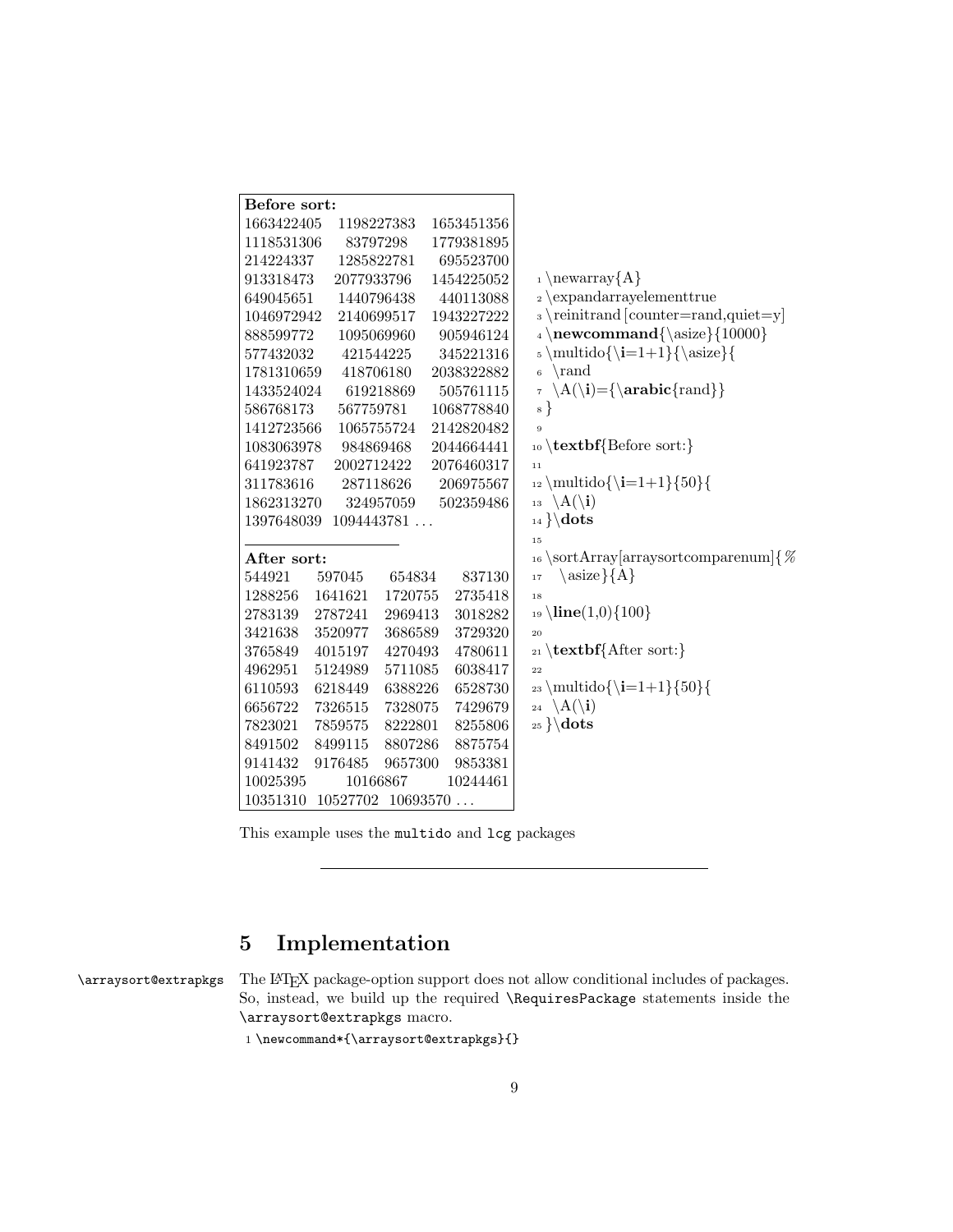comparestr

```
2 \DeclareOption{comparestr}{
3 \g@addto@macro{\arraysort@extrapkgs}{
4 \RequirePackage{pdftexcmds}% for comparison. TODO: use compare.sty optionally
5 }
```
\arraysortcomparestr Called with two arguments, guaranteed to be re-evaluatable. must set arraysortresequal if arguments are considered equal, otherwise must set arraysortresult true if #2 is to be sorted after #1, otherwise must set both flags false.

Basic ASCII-like comparison

```
6 \newcommand*{\arraysortcomparestr}[2]{%
```
\protected@edef\arraysort@left{#1}%

- \protected@edef\arraysort@right{#2}%
- \arraysort@comparestr%
- }

The following macro performs the comparison. The parameters must (it seems) be passed by macro as passing by parameter #1 and #2 did not cause the expected results, hence the extra macro.

```
11 \newcommand*{\arraysort@comparestr}{%
12 \qquad \texttt{@rd} \texttt{compresult} \texttt{hargsort@left} \texttt{drargsort@right} \texttt{hargsort@right} \texttt{hargsort@right} \texttt{hargsort@right} \texttt{hargsort@right} \texttt{hargsort@right} \texttt{hargsort@right} \texttt{hargsort@right} \texttt{hargsort@right} \texttt{hargsort@right} \texttt{hargsort@right} \texttt{hargsort@right} \texttt{hargsort@right} \texttt{hargtop} \texttt{hargtop} \texttt{hargtop} \texttt{hargtop} \texttt{hargtop} \texttt{hargtop} \texttt{hargtop} \texttt{h13 \ifthenelse{\equal{\arraysort@compresult}{0}}{%
14 \toggletrue{arraysortresequal}%
15 }{%
16 \togglefalse{arraysortresequal}%
17 \ifthenelse{\equal{\arraysort@compresult}{-1}}{%
18 \toggletrue{arraysortresult}% #2 > #1
19 }{%
20 \togglefalse{arraysortresult}% #2 < #1
21 }%
22 }%
23 }
24 }
```
#### comparenum

 % Numeric comparison, as |\arraysortcomparestr| but used with arrays compairng numbers \DeclareOption{comparenum}{

#### \arraysortcomparenum

| 27 | \newcommand*{\arraysortcomparenum}[2]{% |
|----|-----------------------------------------|
| 28 | \ifthenelse{\equal{#1}{#2}}{%           |
| 29 | \toggletrue{arraysortresequal}%         |
| 30 | ን የአ                                    |
| 31 | \togglefalse{arraysortresequal}%        |
| 32 | \ifthenelse{#2 > #1}{%                  |
| 33 | \toggletrue{arraysortresult}%           |
| 34 | ን የአ                                    |
| 35 | \togglefalse{arraysortresult}%          |
| 36 | ን%                                      |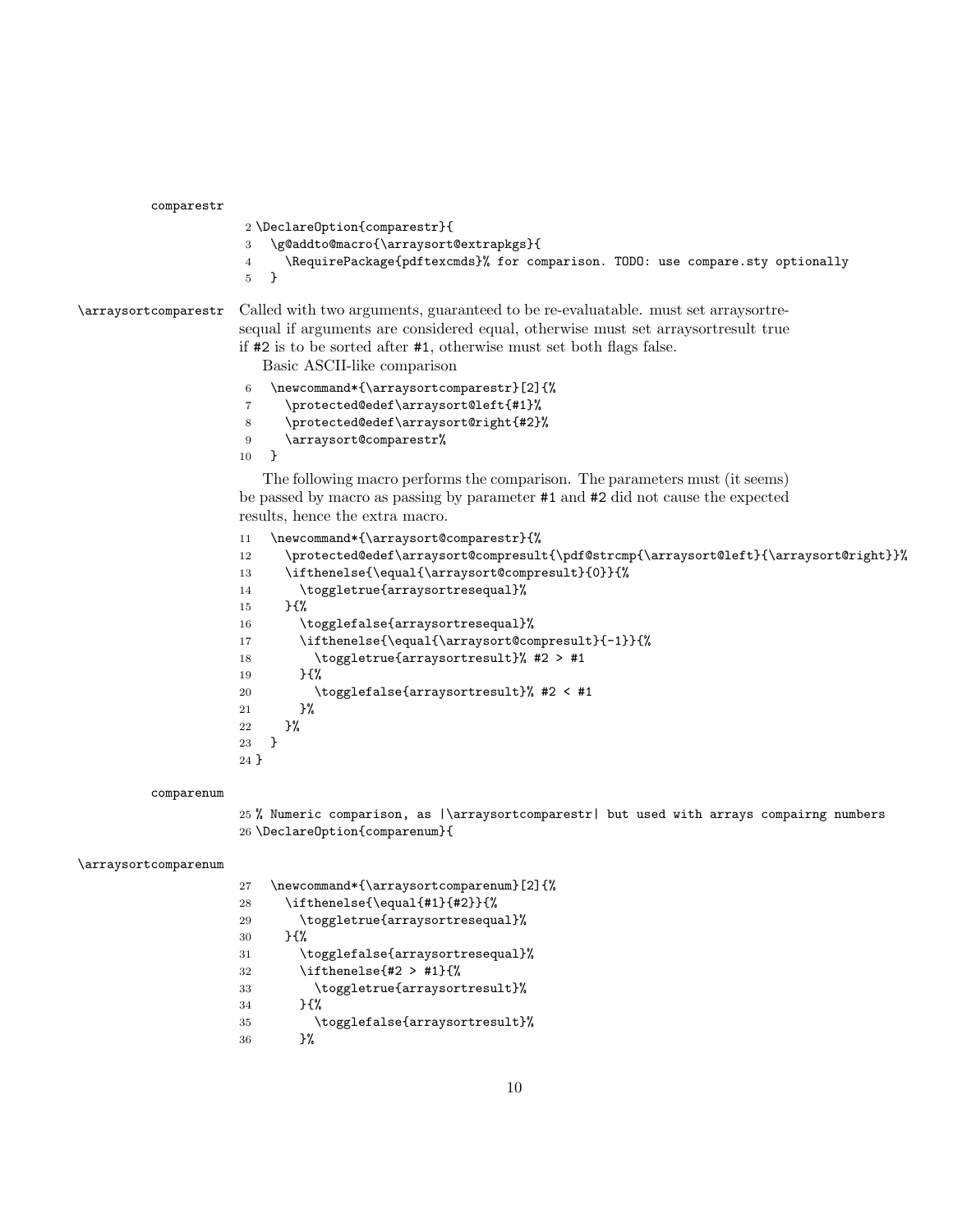37 }% 38 } 39 }

All partitioning algorithms should complete in  $O(1)$  time; that is, they should not iterate over the array, or do anything that takes longer the more elements there are.

\sortArrayPartitionMed Partition the segment consisting of indexes #2–#3 (inclusive) of array named #4, using comparator #1

> Use the median of the first, last and middle values. While this has extra overhead compared to sortArrayPartitionFirst, it is guaranteed to avoid the worstcase performance of that method. If the array is randomly shuffled prior to sorting, this usually offers the best performance. This is the default method.

Performance depends on the comparison macro.

May not work well if there are many duplicate values.

```
40 \newcommand*{\sortArrayPartitionMed}[4]{%
```

```
41 \setcounter{arraysort@temp1}{(#2 + #3) / 2}%
```

```
42 \edef\arraysort@midpos{\arabic{arraysort@temp1}}%
```

```
43 \testarray{#4}(#2)\protected@edef\arraysort@left{\temp@macro}%
```

```
44 \testarray{#4}(\arraysort@midpos)\protected@edef\arraysort@mid{\temp@macro}%
```

```
45 \testarray{#4}(#3)\protected@edef\arraysort@right{\temp@macro}%
```

```
46 \csname#1\endcsname{\arraysort@left}{\arraysort@mid}%
```

```
47 \iftoggle{arraysortresequal}{%
```
 $\text{left} = \text{mid if any two are the same, there can be no median, so may as well leave.}$ alone

```
48 }{%
left \neq mid
49 \iftoggle{arraysortresult}{%
left < mid
50 \csname#1\endcsname{\arraysort@left}{\arraysort@right}%
51 \iftoggle{arraysortresequal}{%
(left = right) < mid52 }{%
53 \iftoggle{arraysortresult}{%
left < mid, left < right
54 \csname#1\endcsname{\arraysort@mid}{\arraysort@right}%
55 \iftoggle{arraysortresequal}{%
left < (mid = right)56 }{%
57 \iftoggle{arraysortresult}{%
left < mid < right58 \arraysort@swap{#4}{#2}{\arraysort@midpos}%
59 }{%
```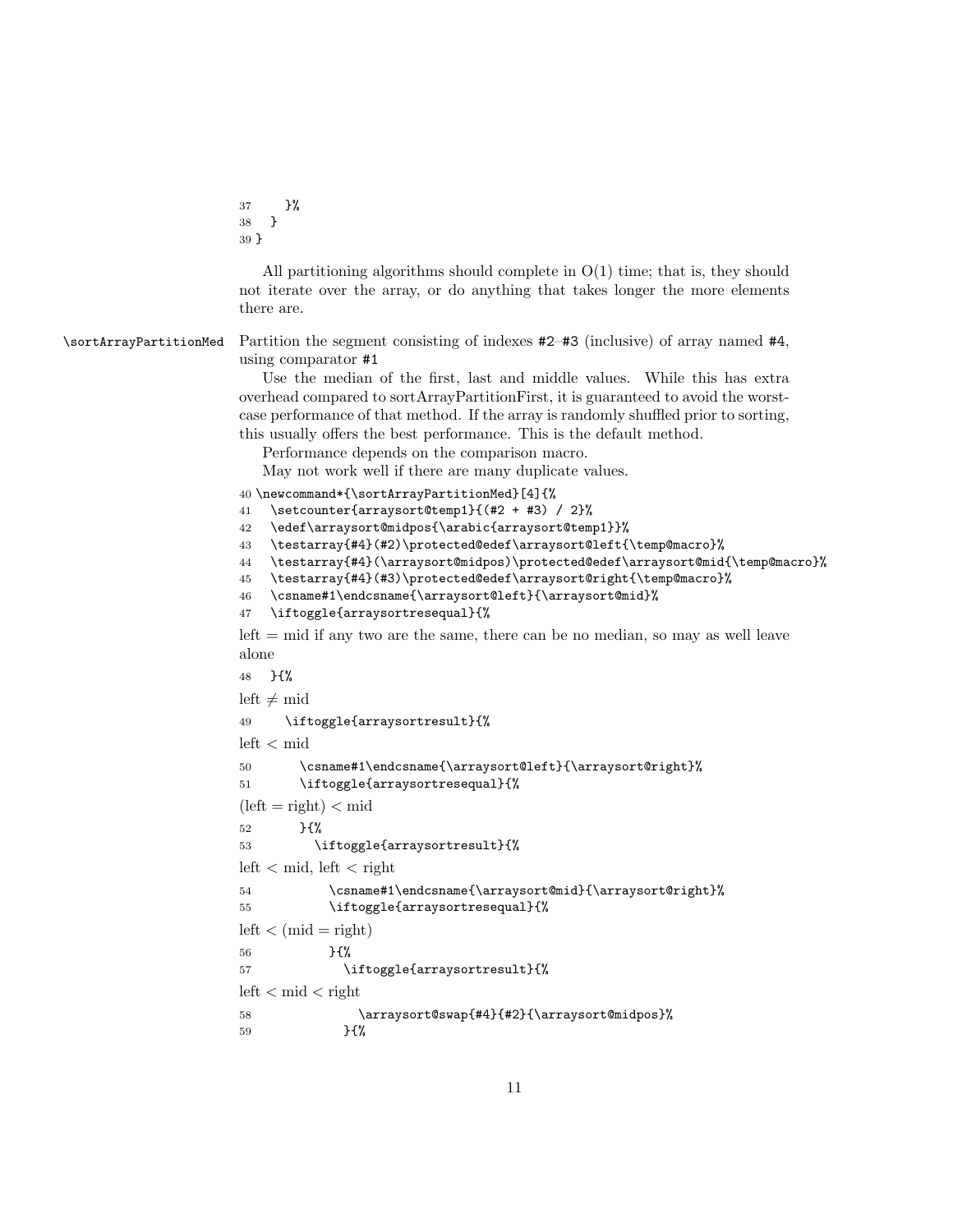$left < right <$  mid 60 \arraysort@swap{#4}{#2}{#3}% 61 }% 62  $}$   $}$ 63 }{%  $\rm left$   $<$  mid,  $\rm left$   $>$  right left is already in the middle; leave alone 64 }% 65 }% 66 }{%  $left > mid$ 67 \csname#1\endcsname{\arraysort@mid}{\arraysort@right}% 68 \iftoggle{arraysortresequal}{%  $left > (mid = right)$ 69 }{% 70 \iftoggle{arraysortresult}{%  $left > right > mid$ 71 \arraysort@swap{#4}{#2}{#3}% swap right & left, so left is median 72 }{%  $left > mid > right$ swap right & mid, so left is median 73 \arraysort@swap{#4}{#2}{\arraysort@midpos}% 74 }% 75 }% 76 }% 77 }% 78 \sortArrayPartitionFirst{#1}{#2}{#3}{#4}% 79 } \sortArrayPartitionRand Partition the sub-array consisting of indexes #2–#3 (inclusive) of array named #4, using comparator #1 Use the lcg package to generate a (pseudo)-random partition value. This should perform reasonably well most of the time, and you can simply re-run LaTeX if the performance is unacceptable. Caution: this macro will re-initialise the LCG package. randompart 80 \DeclareOption{randompart}{ 81 \g@addto@macro{\arraysort@extrapkgs}{ Store for later execution the fact that we will need tho lcg package for random numbers 82 \RequirePackage[quiet]{lcg} 83 }

84 \newcommand\*{\sortArrayPartitionRand}[4]{%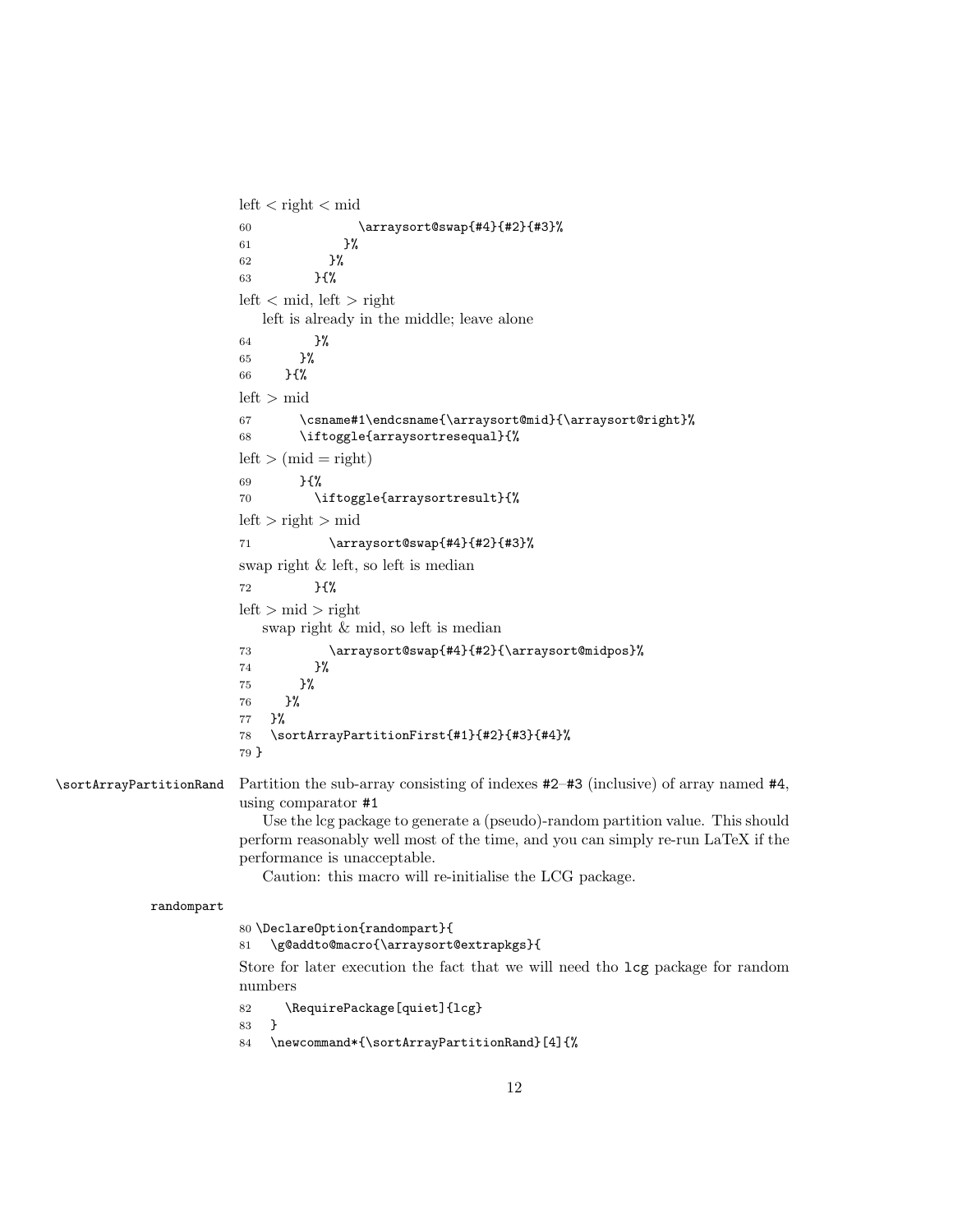```
It is necessary to change the start and end values of the sequence; the only way to
do this is by reinitialising lcg. There are 2 possible problems; firstly, reinitrand
outputs whitespace; and secondly it prints out a warning about a re-used counter.
It's actually best to re-use the counter, but there's no way to silence the warning.
```

```
85 \reinitrand[counter=arraysort@temp1,first=#2,last=#3,quiet=y]%
86 \rand%
87 \arraysort@swap{#4}{#2}{\arabic{arraysort@temp1}}%
88 \sortArrayPartitionFirst{#1}{#2}{#3}{#4}%
89 }
90 }
```

```
\sortArrayPartitionMid Partition the sub-array consisting of indexes #2–#3 (inclusive) of array named #4,
                         using comparator #1
```
This implementation uses the middle value in the array segment. This is generally the best option if you don't know anything about the array's contents; in particular, it offers reasonable speed when attempting to re-sort previouslysorted ararys.

```
91 \newcommand*{\sortArrayPartitionMid}[4]{%
92 \setcounter{arraysort@temp1}{(#2 + #3) / 2}%
93 \arraysort@swap{#4}{#2}{\arabic{arraysort@temp1}}%
94 \sortArrayPartitionFirst{#1}{#2}{#3}{#4}%
95 }
```
\sortArrayPartitionFirst Partition the array segment consisting of indexes #2–#3 (inclusive) of array named #4, using comparator #1

> This implementation uses the first value in the array segment. This is fastest in theory, but only if the array is pre-shuffled. This has the worst performance when attempting to sort an already-sorted array.

96 \newcommand\*{\sortArrayPartitionFirst}[4]{%

- 97 \setcounter{arraysort@partpos}{#2}%
- 98 \setcounter{arraysort@temp1}{#2 + 1}%
- 99 \setcounter{arraysort@endpos}{#3 + 1}%

```
100 \arraysort@repeats{arraysort@temp1}{\value{arraysort@temp1}}{\value{arraysort@endpos}}{1}{%
101 \testarray{#4}(\arabic{arraysort@temp1})%
```
if the value  $A_{\text{temp1}}$  is less than partition  $A_P$ , decrement the partition counter by 1 and swap.

\let copies without expanding:

```
102 \let\arraysort@cur\temp@macro%
```
103 \testarray{#4}(\arabic{arraysort@partpos})%

Expand the macros only once just in case they would be different on subsequent expansion:

```
104 \protected@edef\arraysort@left{\arraysort@cur}%
```

```
105 \protected@edef\arraysort@right{\temp@macro}%
```

```
106 \csname#1\endcsname{\arraysort@left}{\arraysort@right}% #2 = cur, #3 = partition
```

```
107 \setcounter{arraysort@temp2}{\value{arraysort@partpos} + 1}%
```

```
108 \iftoggle{arraysortresequal}{% #2 = #3
```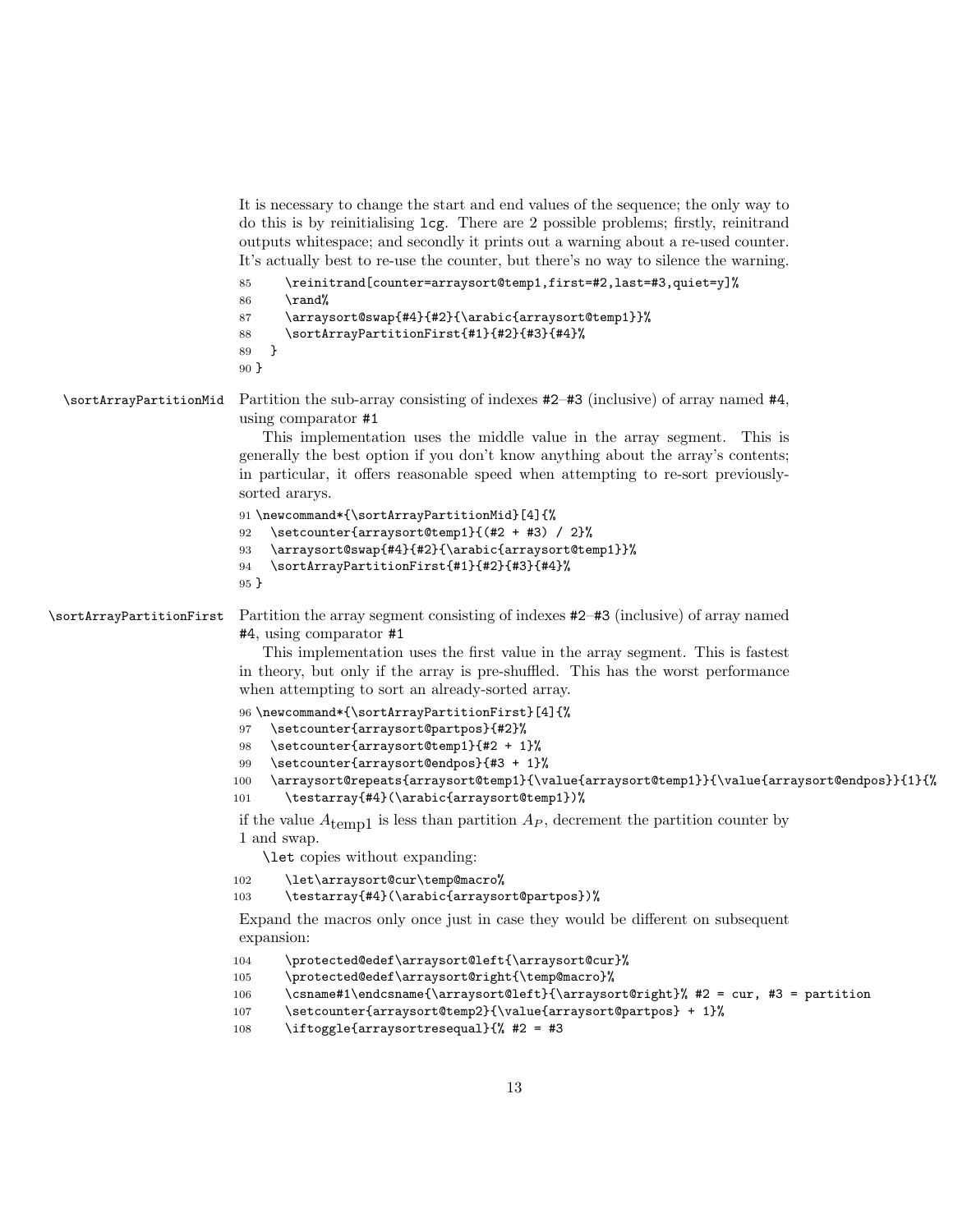Must be moved before pivot Swap  $A_P$  with  $A_{P+1}$  then swap (the new)  $A_P$  with current  $(A<sub>temp2</sub> = A<sub>P+1</sub>)$ 109 \arraysort@swap{#4}{\arabic{arraysort@partpos}}{\arabic{arraysort@temp2}}% 110 \arraysort@swap{#4}{\arabic{arraysort@partpos}}{\arabic{arraysort@temp1}}% Increment partition; otherwise the next non-equal pivot will break 111 \stepcounter{arraysort@partpos}% 112 }{% 113 \iftoggle{arraysortresult}{% #3 > #2 114 \ifthenelse{\equal{\arabic{arraysort@temp2}}{\arabic{arraysort@temp1}}}{% Just swap part with current value; they are adjacent 115 \arraysort@swap{#4}{\arabic{arraysort@partpos}}{\arabic{arraysort@temp1}}% 116 }{% Swap  $A_P$  with  $A_{P+1}$  then swap (the new)  $A_P$  with current (temp<sub>2</sub> =  $A_{p+1}$ ) 117 \arraysort@swap{#4}{\arabic{arraysort@partpos}}{\arabic{arraysort@temp2}}% 118 \arraysort@swap{#4}{\arabic{arraysort@partpos}}{\arabic{arraysort@temp1}}% 119 }% Increment partition; one more in left array segment 120 \stepcounter{arraysort@partpos}%  $121$  } {%  $A<sub>arraysort@cur</sub> > A<sub>P</sub>$  and already after it; leave it alone 122 }% 123 }% 124 }% 125 }

- \ProcessOptions This processes the package include options, defining whichever of the above macros the user has asked for, and adding a list of any optional packages into \arraysort@extrapkgs.
	- 126 \ProcessOptions\relax

Package includes for required packages: For loading the arrays that we will sort

- 127 \RequirePackage{arrayjobx}
- For easier syntax on counter operations
- 128 \RequirePackage{calc}
- For comparisons
- 129 \RequirePackage{ifthen}
- Toggles etc.
- 130 \RequirePackage{etoolbox}
- To declare macros with multiple optional arguments (ie \sortArray)
- 131 \RequirePackage{xargs}
- For partitioning
- 132 \RequirePackage{macroswap}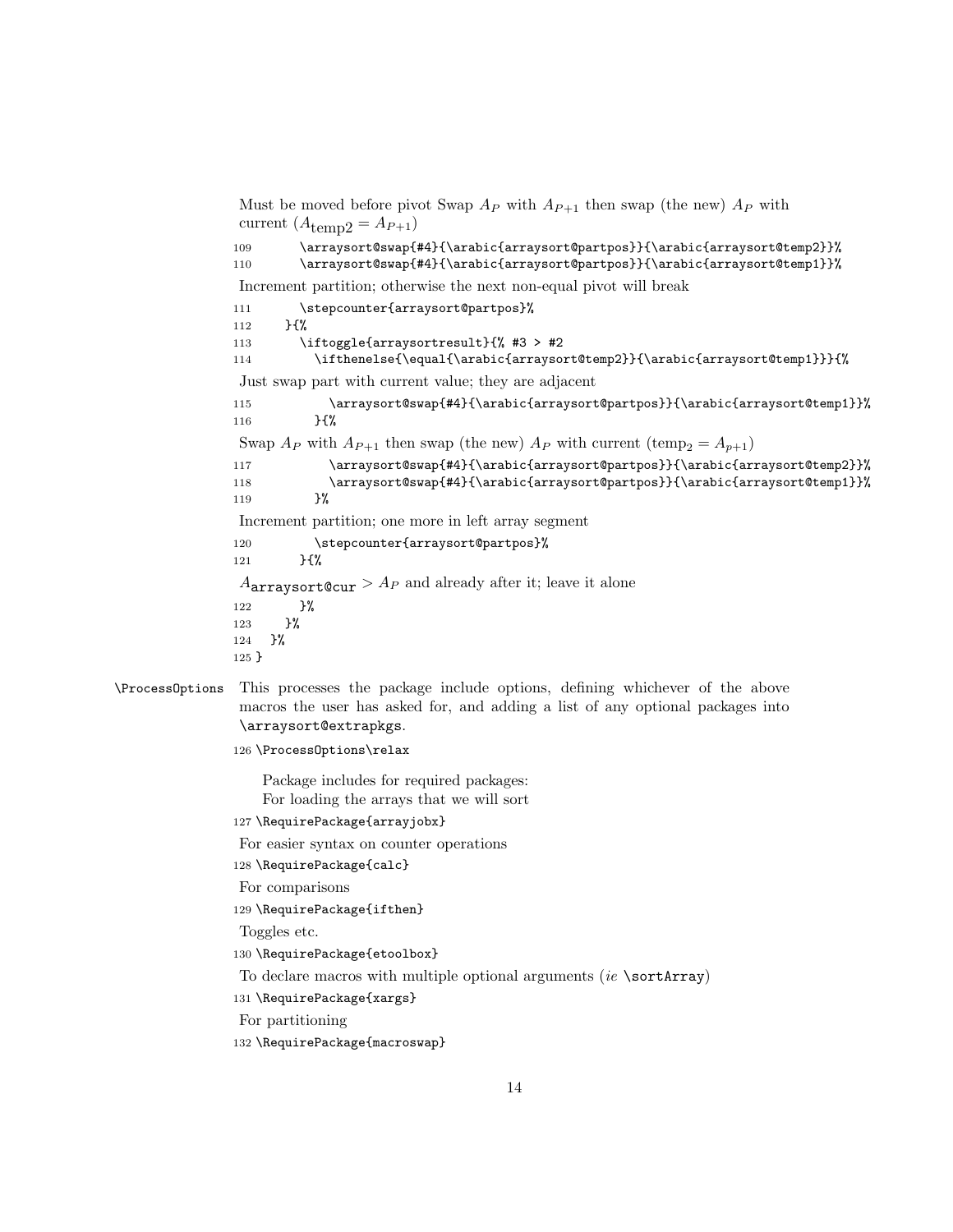```
now process any conditional includes
               133 \arraysort@extrapkgs
                    Now we are done including packages, so discard the macro:
               134 \let\arraysort@extrapkgs\relax
    \sortArray Sort the elements at index #2–#3 of array named #4, using comparator #1.
                    #5 is the partitioning algorithm to use.
                    eg \text{SortArray}[1]{3}{ABC}Defined using the xargs package
               135 \newcommandx*\sortArray[5][1=arraysortcomparestr,2=1,5=sortArrayPartitionMed]{%
               136 \ifcsname#1\endcsname%
               137 \ifthenelse{#2>0}{%
               138 \ifthenelse{#3>#2}{%
               139 \ifcsname total@#4\endcsname%
               140 \arraysort@sort{#1}{#2}{#3}{#4}{#5}%
               141 \else%
               142 \PackageError{arraysort}{Cannot sort unknown array #4}{}%
                143 \fi%
               144 }{%
               145 \PackageError{arraysort}{Cannot sort; to index #3 greater than from index #2}{}%
               146 }%
               147 }{%
               148 \PackageError{arraysort}{Cannot sort; Invalid from index #2}{}%
               149 }%
               150 \else%
               151 \PackageError{arraysort}{Cannot sort by undefined comparator #1}{}%
               152 \quad \text{ifi}153 }
\arraysort@sort As \sortArray, except that it doesn't validate its parameters, hence the @ in the
                name (signifying an internal macro).
                    Use with caution as error messages may be misleading.
                    Sort the elements at index #2–#3 of array named #4, using comparator #1
                    #5 is the partitioning algorithm to use.
                154 \newcommand*{\arraysort@sort}[5]{%
                155 \csname#5\endcsname{#1}{#2}{#3}{#4}%
                Keep the position on the local stack!
                156 \edef\arraysort@partition{\value{arraysort@partpos}}%
                157 \setcounter{arraysort@temp1}{\arraysort@partition - 1}%
               158 \ifthenelse{#2 = \value{arraysort@temp1} \OR #2 > \value{arraysort@temp1}}{%
               159 }{%
               160 \edef\arraysort@to{\arabic{arraysort@temp1}}%
               161 \arraysort@sort{#1}{#2}{\arraysort@to}{#4}{#5}%
               162 }%
               163 \setcounter{arraysort@temp1}{\arraysort@partition + 1}%
               164 \ifthenelse{\value{arraysort@temp1} = #3 \OR #3 < \value{arraysort@temp1}}{%
               165 }{%
               166 \edef\arraysort@from{\arabic{arraysort@temp1}}%
```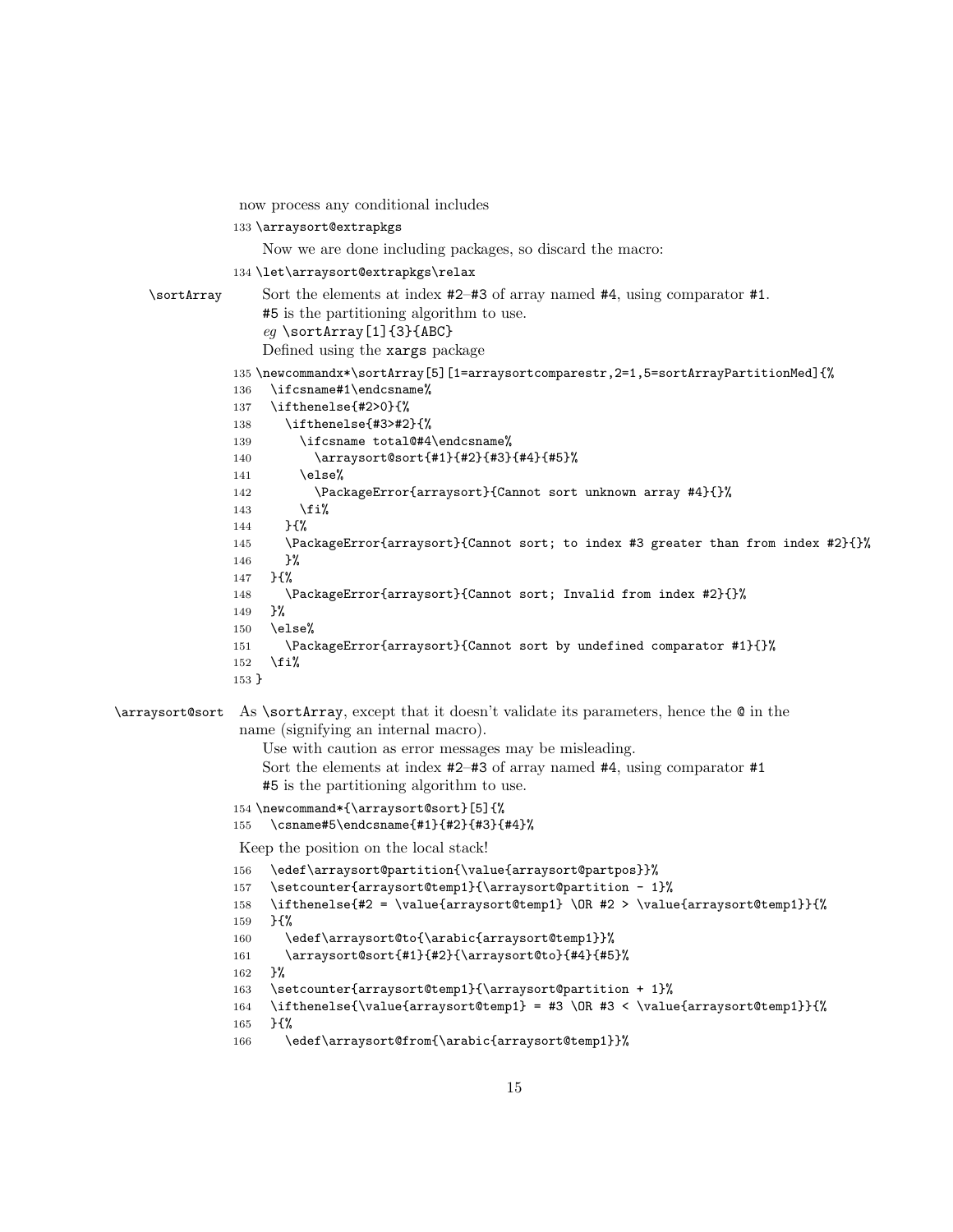```
167 \arraysort@sort{#1}{\arraysort@from}{#3}{#4}{#5}%
                  168 }%
                  169 }
                       Counters used for sorting
                       current position of the partition
                  170 \newcounter{arraysort@partpos}
                   current position in loop
                  171 \newcounter{arraysort@temp1}
                   partition position +1
                  172 \newcounter{arraysort@temp2}
                   used for partitioning
                  173 \newcounter{arraysort@endpos}
                       Toggles used by the comparator macro
                       set by comparison if #1 < #2174 \newtoggle{arraysortresult}
                   set by comparison if #1 = #2175 \newtoggle{arraysortresequal}
\arrayort@repeats Don't use \whiledo here because it uses up TeX's capacity, so rolling own basic
                   repeat loop...
                       For counter #1 from #2 to #3 step #4, do #5
                  176 \newcommand*{\arraysort@repeats}[5]{%
                  177 \setcounter{#1}{#2}%
                  178 \ifthenelse{\equal{\value{#1}}{#3}}{%
                  179 }{%
                  180 #5%
                  181 \addtocounter{#1}{#4}%
                  182 \arraysort@repeats{#1}{\arabic{#1}}{#3}{#4}{#5}%
                  183 }%
                  184 }
  \arraysort@swap Globally swap array values #1(#2) with #1(#3)
                       ie
                   #1 is the macro name
                   #2 and #3 are the numeic indexes of the array elements to be swapped.
                  185 \newcommand\arraysort@swap[3]{%
                   arrayjobx does not provide a way to assign an array element to the contents of
                   another element (or macro) without expanding it. This macro simply swaps the
                   definitions of the two macros used internally by arrayjobx:
                  186 \gmacroswap{#1#2\string~}{#1#3\string~}%
                  187 }
                       That is all
```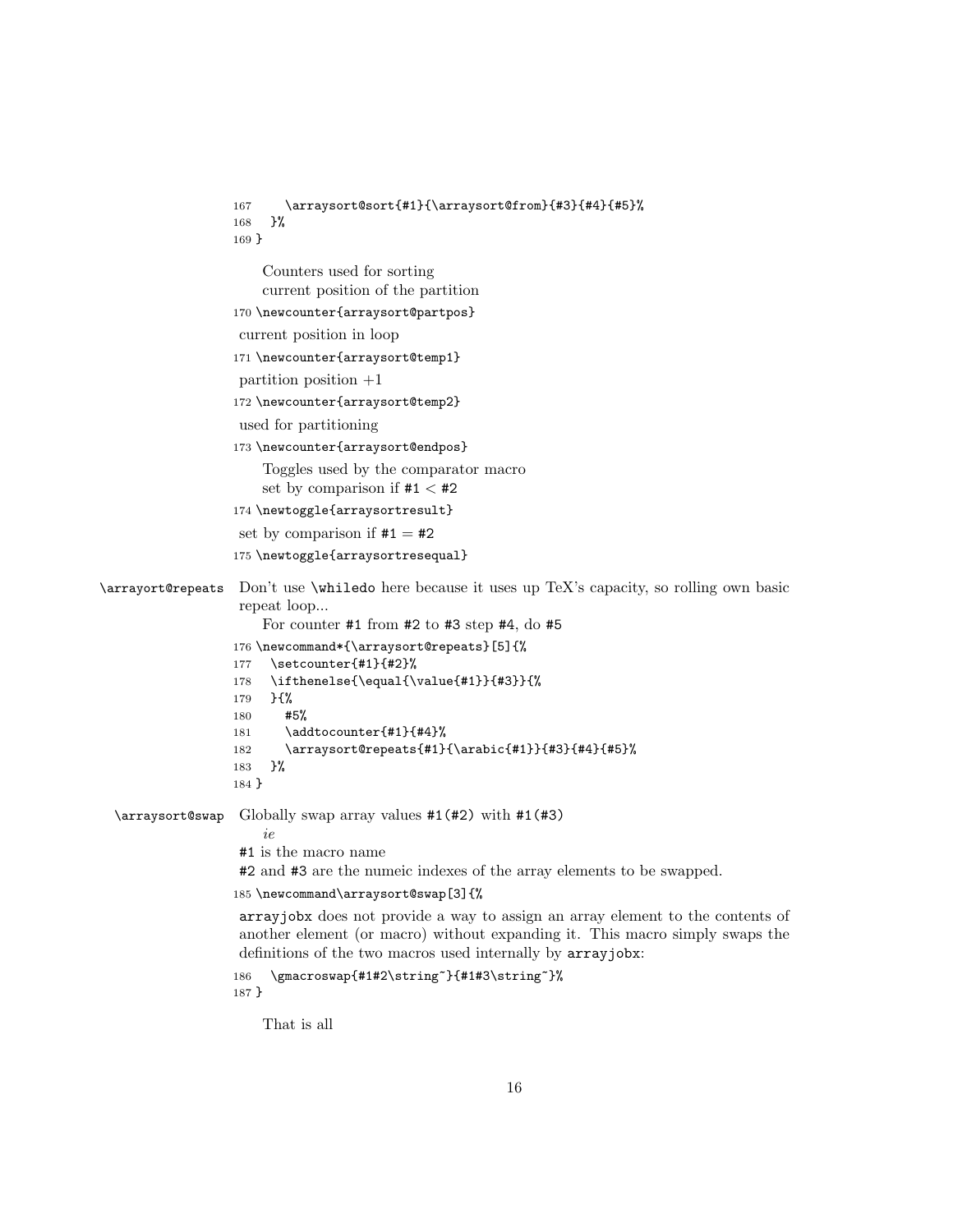# Change History

v1.0

General: Initial version  $\dots \dots 1$